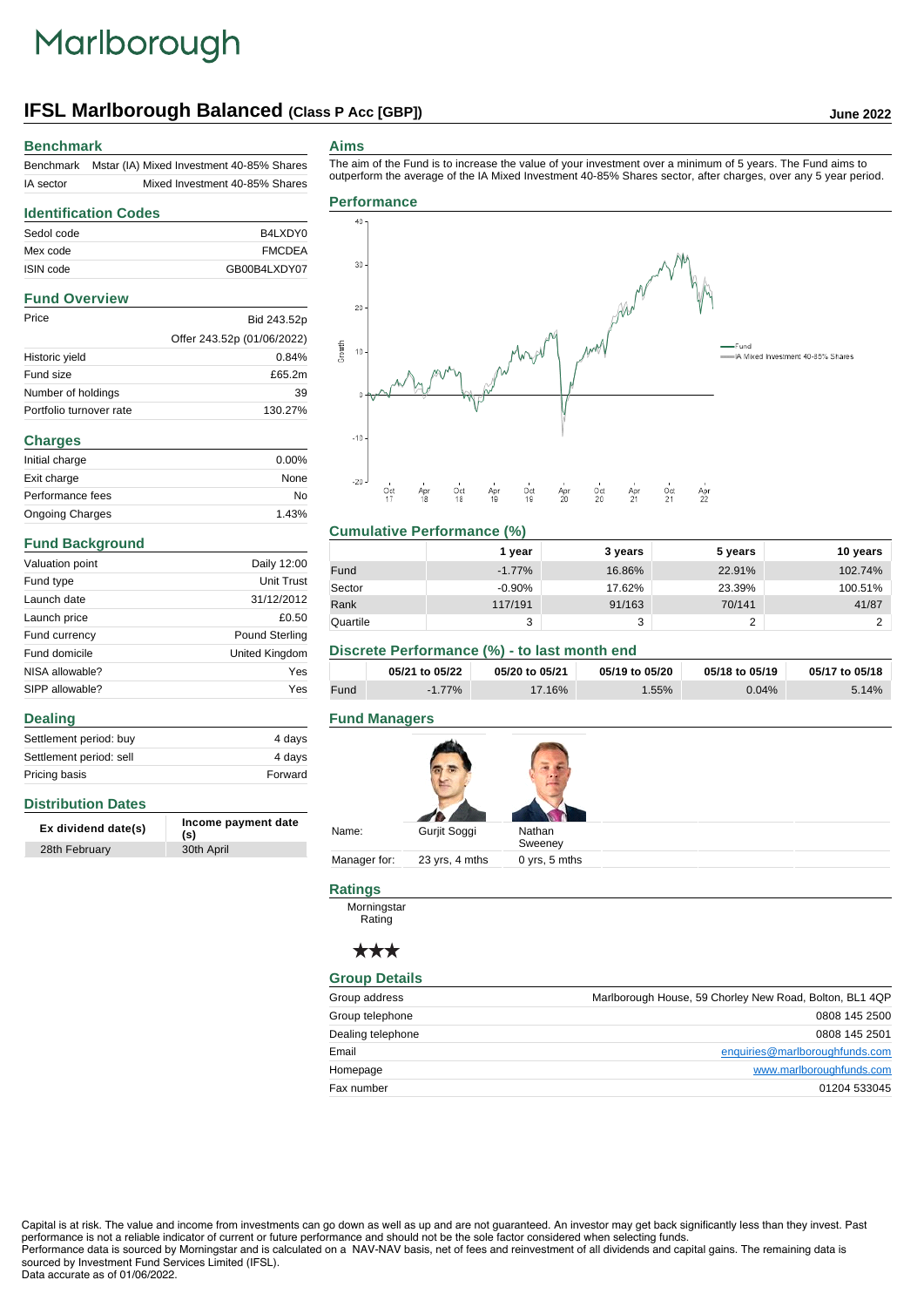# Marlborough

# **IFSL Marlborough Balanced (Class P Acc [GBP]) June 2022**

# **Standard Portfolio Analysis**



# **X-Ray Portfolio Analysis**

|  |  |  | <b>X-Ray Asset Allocation</b> |  |
|--|--|--|-------------------------------|--|
|--|--|--|-------------------------------|--|

| <b>International Equities</b>         | 48.3% |
|---------------------------------------|-------|
| <b>UK Equity</b>                      | 13.9% |
| International Bonds                   | 6.8%  |
| Managed Funds                         | 5.7%  |
| UK Gilts                              | 1.9%  |
| <b>UK Bonds</b>                       | 1.5%  |
| <b>Alternative Trading Strategies</b> | 1.4%  |
| Property                              | 0.5%  |
| Other                                 | 10.9% |
| Cash and Equivalents                  | 9.1%  |

**X-Ray Regional Allocation**



#### **Top Country Weightings**

| <b>United States</b> |  | 30.1% |
|----------------------|--|-------|
| United Kingdom       |  | 17.5% |
| Managed Funds        |  | 5.7%  |
| Japan                |  | 4.6%  |
| France               |  | 2.5%  |
| <b>Netherlands</b>   |  | 1.7%  |
| Canada               |  | 1.5%  |
| Germany              |  | 1.4%  |
| Hong Kong            |  | 1.2%  |
| Other                |  | 24.6% |
| Cash                 |  | 9.2%  |
|                      |  |       |

 $\overline{\phantom{a}}$